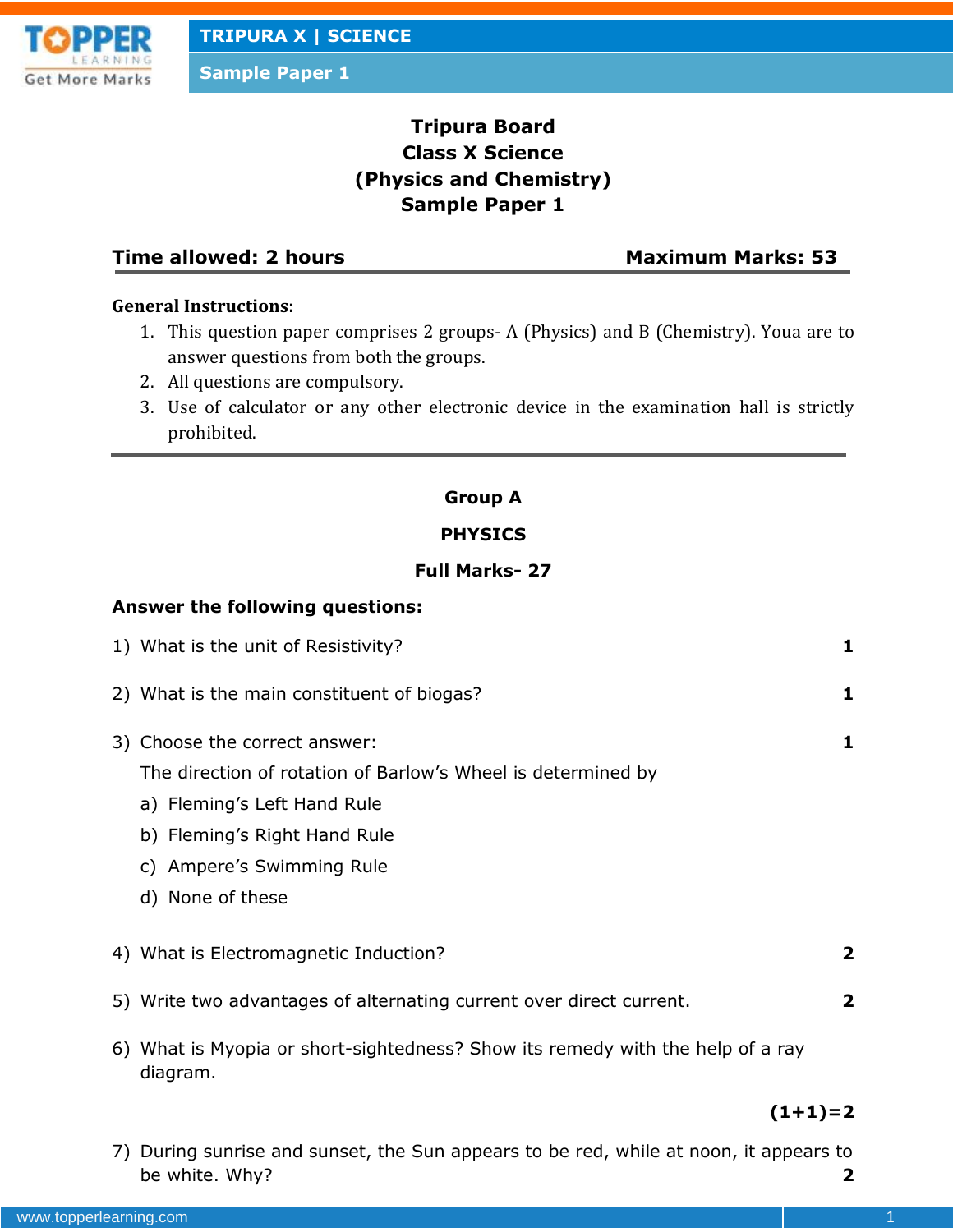

**Sample Paper 1**

- 8) Write two differences between Nuclear Fission and Fusion. **2**
- 9) The equivalent resistance of two resistors connected in series and parallel are 6 ohm and  $\frac{5}{6}$ 6 ohm, respectively. Calculate the value of each resistor. **3**
- 10) Write Joule's Laws of heating effect of current. **3**
- 11) For a convex lens, where should an object be placed so as to get its real and magnified image? Show drawing a ray diagram. **(2+1)=3**

Or

For a concave mirror, where should an object be placed so as to get its virtual and magnified image? Show drawing a ray diagram. **(2+1)=3**

### 12)

- (a)Why is magnification taken as negative for real images and positive for virtual images?
- (b)Why is a convex mirror used as a rear-view mirror in vehicles?
- (c) Power of a convex lens is 4.5 D. Find its focal length. **[(1+1)+( ½+1½)+1]=5**

Or

(a) Define:

- i. Centre of curvature of a spherical mirror
- ii. Pole of a spherical mirror
- (b)State the mirror formula and its magnification.
- (c) Using the same, find the distance at which an object should be placed for getting a real and inverted image at 45 cm using a concave mirror of focal length 20 cm. **(2+3)=5**

# **Group-B CHEMISTRY Full Marks-26**

- 13) Which of the following is an acidic salt?
	- a)  $CaCl<sub>2</sub>$
	- b)  $Na<sub>2</sub>CO<sub>3</sub>$
	- c)  $KHCO<sub>3</sub>$
	- d)  $MgSO_4$  **1**

- 14) State the composition of stainless steel. **1**
- 15) Name the second member of ketones. **1**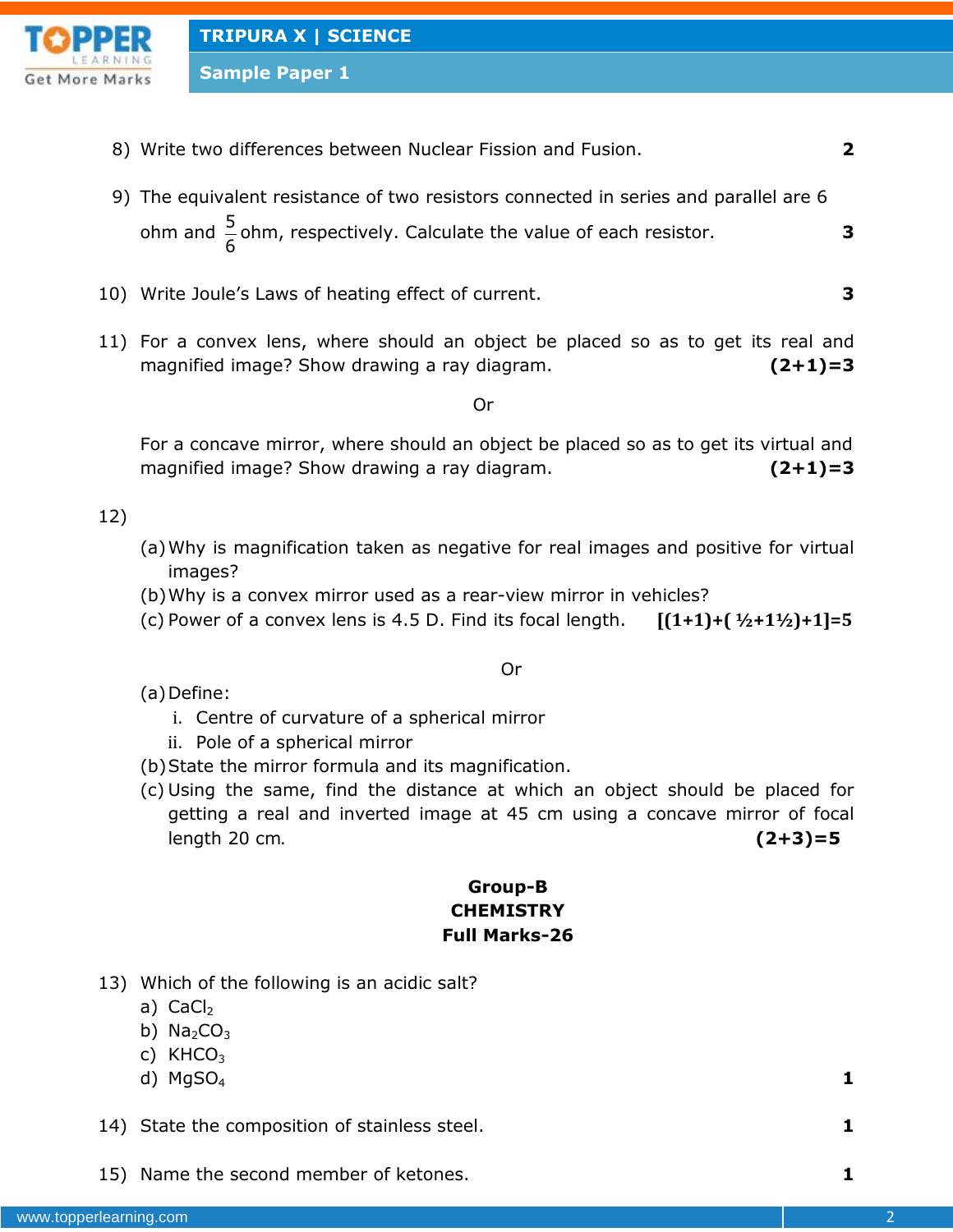

**Sample Paper 1**

| 16) Name two greenhouse gases.<br>$1/2 + 1/2 = 1$<br>17) Balance the following equations:<br>i) Fe + H <sub>2</sub> O $\rightarrow$ Fe <sub>3</sub> O <sub>4</sub> + H <sub>2</sub><br>ii) $NH_3 + O_2 \rightarrow N_2O_5 + H_2O$<br>$1+1=2$<br>18) Oxidation and reduction take place simultaneously. Explain with one example.<br>$\overline{\mathbf{2}}$<br>19) Zinc oxide is an amphoteric oxide. Support your answer with an equation.<br>$\overline{\mathbf{2}}$<br>Or<br>Dilute $H_2SO_4$ can be kept in a container but not in a zinc container. Explain.<br>$\overline{\mathbf{2}}$<br>20) Why should we conserve forests?<br>2<br>21) i) Write the chemical name and formula of bleaching powder.<br>ii) How is it prepared?<br>$1+1+1=3$<br>iii) Write two uses of it.<br>22) i) Name a metal which can be extracted by carbon reduction process from its ore.<br>ii) Name the anode, the cathode and the electrolyte used in the electrolytic<br>refilling of impure copper. What is anode mud?<br>$1+2=3$<br>23. i) State the modern periodic law.<br>ii) Why does the size of the atom decrease across a period?<br>iii) Mention the position (period and group) of sodium in the periodic table.<br>$1+1+1=3$<br>24. i) Complete the equation:<br>$CH_3$ -CH <sub>2</sub> OH+Na $\rightarrow$<br>ii) With one chemical test, show that ethylene is an unsaturated hydrocarbon.<br>iii) Write the IUPAC name of the following:<br>a) $CH_3$ -COOH<br>b) $CH3$ -CHOH-CH <sub>3</sub><br>$1+2+2=5$<br><b>Or</b><br>What is the difference between soap and detergent chemically?<br>i)<br>Describe in brief the cleansing action of soap.<br>ii)<br>$1+2+2=5$ |                                                         |  |
|---------------------------------------------------------------------------------------------------------------------------------------------------------------------------------------------------------------------------------------------------------------------------------------------------------------------------------------------------------------------------------------------------------------------------------------------------------------------------------------------------------------------------------------------------------------------------------------------------------------------------------------------------------------------------------------------------------------------------------------------------------------------------------------------------------------------------------------------------------------------------------------------------------------------------------------------------------------------------------------------------------------------------------------------------------------------------------------------------------------------------------------------------------------------------------------------------------------------------------------------------------------------------------------------------------------------------------------------------------------------------------------------------------------------------------------------------------------------------------------------------------------------------------------------------------------------------------------------------------------------------------------------------------------------------|---------------------------------------------------------|--|
|                                                                                                                                                                                                                                                                                                                                                                                                                                                                                                                                                                                                                                                                                                                                                                                                                                                                                                                                                                                                                                                                                                                                                                                                                                                                                                                                                                                                                                                                                                                                                                                                                                                                           |                                                         |  |
|                                                                                                                                                                                                                                                                                                                                                                                                                                                                                                                                                                                                                                                                                                                                                                                                                                                                                                                                                                                                                                                                                                                                                                                                                                                                                                                                                                                                                                                                                                                                                                                                                                                                           |                                                         |  |
|                                                                                                                                                                                                                                                                                                                                                                                                                                                                                                                                                                                                                                                                                                                                                                                                                                                                                                                                                                                                                                                                                                                                                                                                                                                                                                                                                                                                                                                                                                                                                                                                                                                                           |                                                         |  |
|                                                                                                                                                                                                                                                                                                                                                                                                                                                                                                                                                                                                                                                                                                                                                                                                                                                                                                                                                                                                                                                                                                                                                                                                                                                                                                                                                                                                                                                                                                                                                                                                                                                                           |                                                         |  |
|                                                                                                                                                                                                                                                                                                                                                                                                                                                                                                                                                                                                                                                                                                                                                                                                                                                                                                                                                                                                                                                                                                                                                                                                                                                                                                                                                                                                                                                                                                                                                                                                                                                                           |                                                         |  |
|                                                                                                                                                                                                                                                                                                                                                                                                                                                                                                                                                                                                                                                                                                                                                                                                                                                                                                                                                                                                                                                                                                                                                                                                                                                                                                                                                                                                                                                                                                                                                                                                                                                                           |                                                         |  |
|                                                                                                                                                                                                                                                                                                                                                                                                                                                                                                                                                                                                                                                                                                                                                                                                                                                                                                                                                                                                                                                                                                                                                                                                                                                                                                                                                                                                                                                                                                                                                                                                                                                                           |                                                         |  |
|                                                                                                                                                                                                                                                                                                                                                                                                                                                                                                                                                                                                                                                                                                                                                                                                                                                                                                                                                                                                                                                                                                                                                                                                                                                                                                                                                                                                                                                                                                                                                                                                                                                                           |                                                         |  |
|                                                                                                                                                                                                                                                                                                                                                                                                                                                                                                                                                                                                                                                                                                                                                                                                                                                                                                                                                                                                                                                                                                                                                                                                                                                                                                                                                                                                                                                                                                                                                                                                                                                                           |                                                         |  |
|                                                                                                                                                                                                                                                                                                                                                                                                                                                                                                                                                                                                                                                                                                                                                                                                                                                                                                                                                                                                                                                                                                                                                                                                                                                                                                                                                                                                                                                                                                                                                                                                                                                                           |                                                         |  |
|                                                                                                                                                                                                                                                                                                                                                                                                                                                                                                                                                                                                                                                                                                                                                                                                                                                                                                                                                                                                                                                                                                                                                                                                                                                                                                                                                                                                                                                                                                                                                                                                                                                                           |                                                         |  |
|                                                                                                                                                                                                                                                                                                                                                                                                                                                                                                                                                                                                                                                                                                                                                                                                                                                                                                                                                                                                                                                                                                                                                                                                                                                                                                                                                                                                                                                                                                                                                                                                                                                                           |                                                         |  |
|                                                                                                                                                                                                                                                                                                                                                                                                                                                                                                                                                                                                                                                                                                                                                                                                                                                                                                                                                                                                                                                                                                                                                                                                                                                                                                                                                                                                                                                                                                                                                                                                                                                                           |                                                         |  |
|                                                                                                                                                                                                                                                                                                                                                                                                                                                                                                                                                                                                                                                                                                                                                                                                                                                                                                                                                                                                                                                                                                                                                                                                                                                                                                                                                                                                                                                                                                                                                                                                                                                                           |                                                         |  |
|                                                                                                                                                                                                                                                                                                                                                                                                                                                                                                                                                                                                                                                                                                                                                                                                                                                                                                                                                                                                                                                                                                                                                                                                                                                                                                                                                                                                                                                                                                                                                                                                                                                                           |                                                         |  |
|                                                                                                                                                                                                                                                                                                                                                                                                                                                                                                                                                                                                                                                                                                                                                                                                                                                                                                                                                                                                                                                                                                                                                                                                                                                                                                                                                                                                                                                                                                                                                                                                                                                                           |                                                         |  |
|                                                                                                                                                                                                                                                                                                                                                                                                                                                                                                                                                                                                                                                                                                                                                                                                                                                                                                                                                                                                                                                                                                                                                                                                                                                                                                                                                                                                                                                                                                                                                                                                                                                                           |                                                         |  |
|                                                                                                                                                                                                                                                                                                                                                                                                                                                                                                                                                                                                                                                                                                                                                                                                                                                                                                                                                                                                                                                                                                                                                                                                                                                                                                                                                                                                                                                                                                                                                                                                                                                                           |                                                         |  |
|                                                                                                                                                                                                                                                                                                                                                                                                                                                                                                                                                                                                                                                                                                                                                                                                                                                                                                                                                                                                                                                                                                                                                                                                                                                                                                                                                                                                                                                                                                                                                                                                                                                                           |                                                         |  |
|                                                                                                                                                                                                                                                                                                                                                                                                                                                                                                                                                                                                                                                                                                                                                                                                                                                                                                                                                                                                                                                                                                                                                                                                                                                                                                                                                                                                                                                                                                                                                                                                                                                                           |                                                         |  |
|                                                                                                                                                                                                                                                                                                                                                                                                                                                                                                                                                                                                                                                                                                                                                                                                                                                                                                                                                                                                                                                                                                                                                                                                                                                                                                                                                                                                                                                                                                                                                                                                                                                                           |                                                         |  |
|                                                                                                                                                                                                                                                                                                                                                                                                                                                                                                                                                                                                                                                                                                                                                                                                                                                                                                                                                                                                                                                                                                                                                                                                                                                                                                                                                                                                                                                                                                                                                                                                                                                                           | iii) Why do soaps not form lather easily in hard water? |  |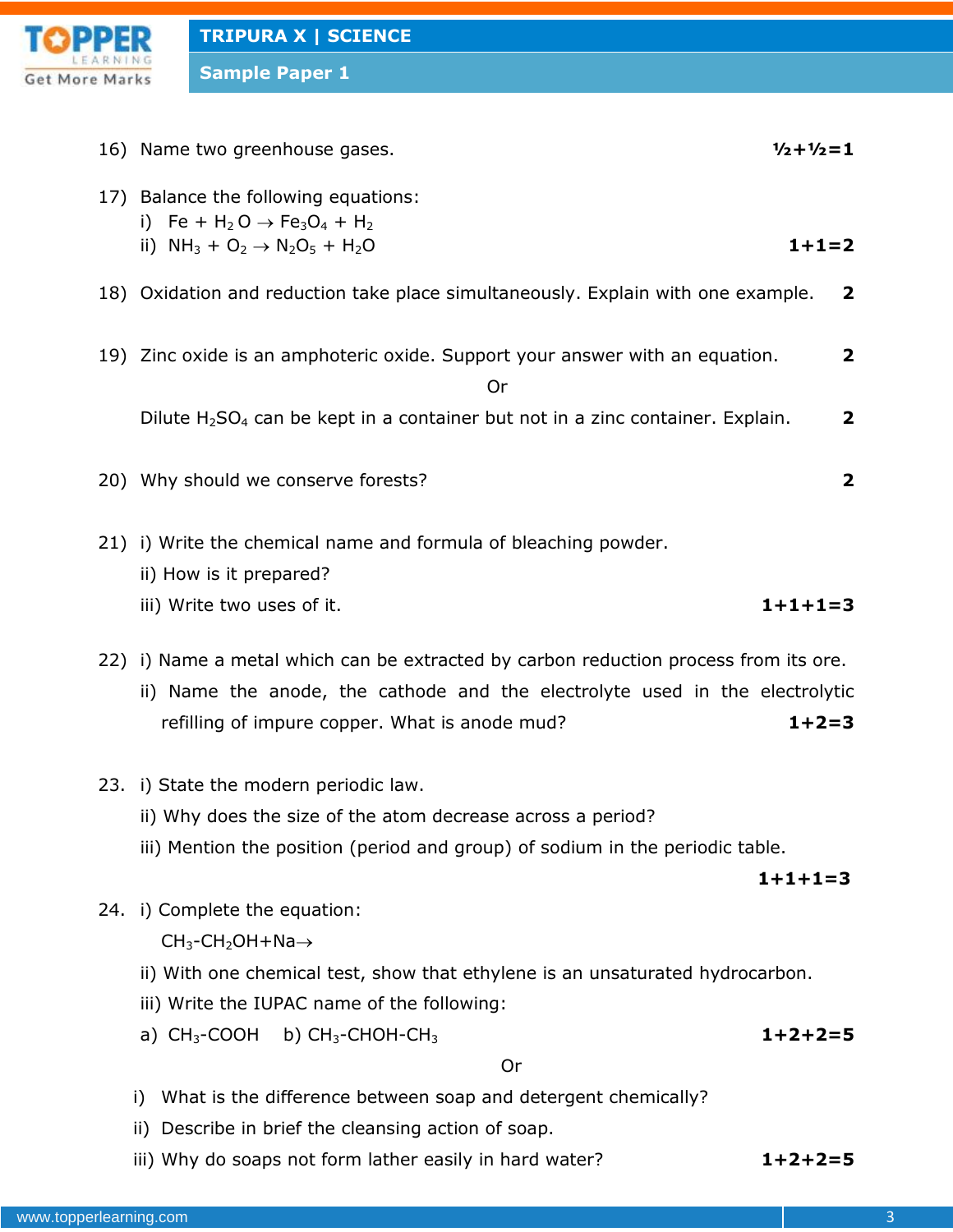

**Sample Paper 1**

## **Science**

#### **Biology**

# **Time allowed: 1 hour Maximum Marks: 27**

# **General Instructions:**

- 1. There are a total of 12 questions in four sections in the question paper. All questions are compulsory.
- 2. Section A contains questions number 1 to 3 of very short answer type questions of 1 mark each.
- 3. Section B contains questions number 4- 8 of short answer type (SA- I) questions of 2 marks each.
- 4. Section C contains questions number 9- 11 of short answer type (SA- II) questions of 3 marks each.
- 5. Section D contains question number 12 of long answer type question of 5 marks

# **SECTION-A**

| Answer the following questions in a word or in a sentence: |                                                                                               |                         |  |
|------------------------------------------------------------|-----------------------------------------------------------------------------------------------|-------------------------|--|
|                                                            | 1. Which part of our alimentary canal secretes HCI?                                           | 1                       |  |
|                                                            | 2. Which part of our brain controls body balance?                                             | 1                       |  |
|                                                            | 3. Write the full form of CFC.                                                                | 1                       |  |
|                                                            | <b>SECTION-B</b>                                                                              |                         |  |
|                                                            | Answer the following questions in 20 words each:                                              | $2x5=10$                |  |
|                                                            | 4. Why is adrenaline called an emergency hormone? Which gland secretes it? $1+1=2$<br>Or      |                         |  |
|                                                            | Why is the intake of iodised salt advisable?                                                  | $\overline{\mathbf{2}}$ |  |
|                                                            | 5. Sex of a child is determined by the father and not by the mother. Justify.                 | $\overline{2}$          |  |
|                                                            | 6. Write two differences between homologous and analogous organs.                             | $\overline{\mathbf{2}}$ |  |
|                                                            | 7. Name one plant and one animal which reproduces by budding.                                 | $\overline{\mathbf{2}}$ |  |
|                                                            | 8. State the role of decomposers in an ecosystem.                                             | $\overline{\mathbf{2}}$ |  |
|                                                            | Answer the following questions in 50 words each:                                              | $3X3=9$                 |  |
|                                                            | 9. What is reflex action? Represent a reflex arc with the help of a labelled diagram. $1+2=3$ |                         |  |
|                                                            | 10. Schematically represent Mendel's monohybrid cross up to the $F_2$ generation.<br>0r       | 3                       |  |

What are fossils? State the importance of fossils as evidence of organic evolution.**1+2=3**